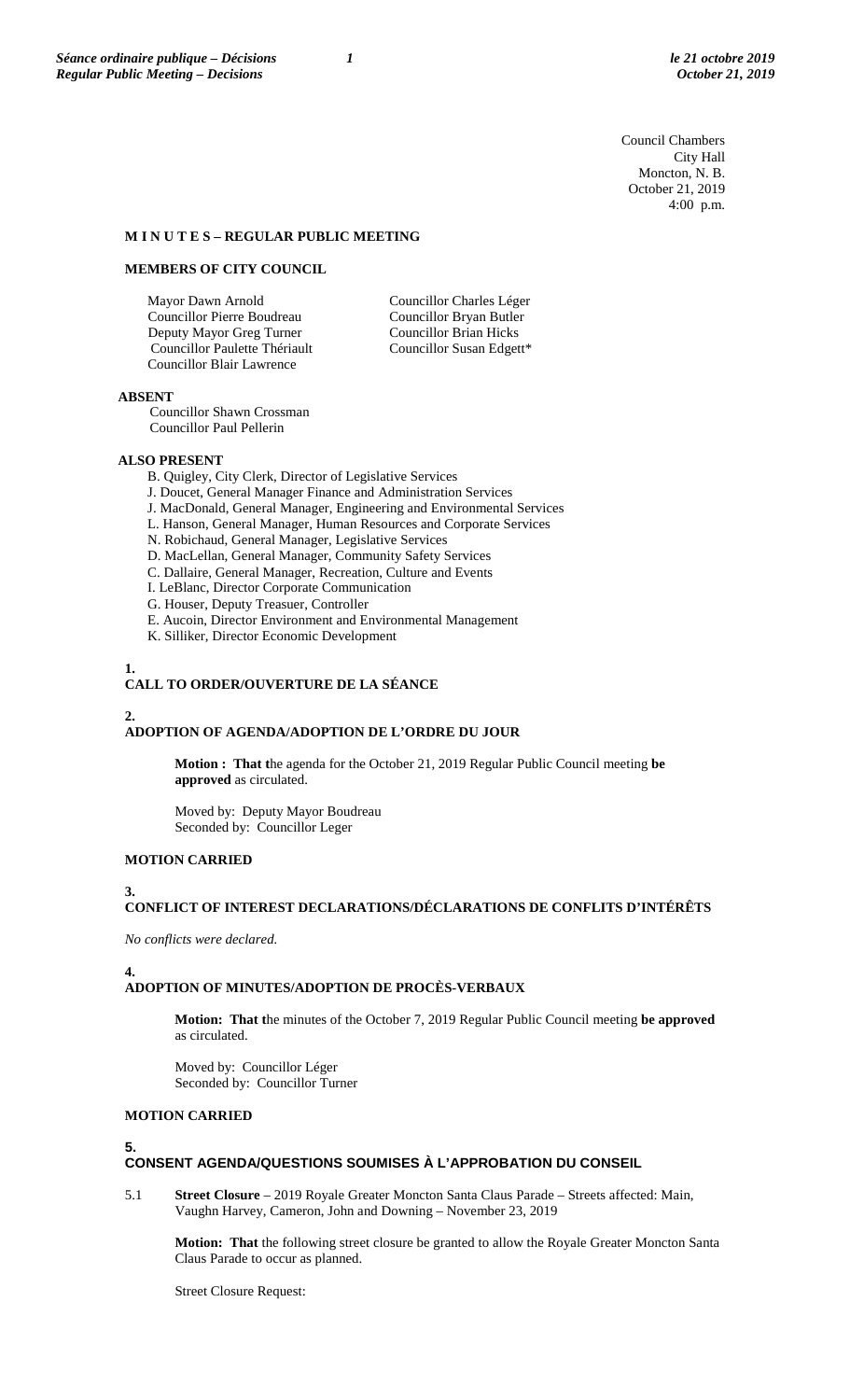- For parade staging on Saturday, November 23, 2019:
	- From 1 p.m. until approximately 7 p.m., closure of Vaughan Harvey Boulevard from the Millennium Boulevard/John Street intersection to the entrance of the Sobeys on Vaughan Harvey Boulevard leaving the intersections of Vaughan Harvey Boulevard open to traffic.
	- From 3 p.m. until approximately 7 p.m., closure of the Vaughan Harvey
	- Boulevard/Main Street intersection.
	- From 3 p.m. until approximately 7 p.m., closure of Main Street from Vaughan Harvey Boulevard to Cameron Street.
- For the parade:
	- From 4 p.m. until approximately 7 p.m., closure of Main Street from Cameron Street to Paul Street, Dieppe.
		- From 4:30 p.m. until approximately 7 p.m., closure of Downing Street from Main Street to Assomption Boulevard.

The closed streets will be reopened as the parade passes.

Moved by: Councillor Turner Seconded by: Councillor Lawrence

# **MOTION CARRIED**

## **6.**

## **PUBLIC AND ADMINISTRATION PRESENTATIONS/ EXPOSÉS DU PUBLIC ET DE L'ADMINISTRATIONS**

# **6.1 PUBLIC PRESENTATIONS/ EXPOSÉS DU PUBLIC**

5 minutes

## **Other Presentation/Autres présentations**

2 minutes

## **Residents – Timberline Road**

Mary Weston, spokesperson for the residents on Timberline Rd. The residents are looking to the city to implement a two-tiered tax system for their road.

*Councillor Edgett entered the meeting at 4:11 p.m.*

### **Climate Change – Lise Ethier**

Ms. Ethier addressed Council regarding item 10.1 of this evening's agenda. It is her hope that by adopting this initiative, it will allow additional funding for climate change within the City.

### **6.2 ADMINISTRATION PRESENTATIONS/EXPOSÉS DE L'ADMINISTRATION**  15 minutes

### **7. PLANNING MATTERS/ QUESTIONS D'URBANISME**

# **8.**

# **STATEMENTS BY MEMBERS OF COUNCIL/ EXPOSÉS DES MEMBRES DU CONSEIL**

### *Paulette Thériault*

• Provided an overview of the Conseil des Gouverneurs de la Fiducie Nationale du Canada conference she attended in Winnipeg this past week. This organization's mission is to protect and revitalize heritage properties within Canada.

# *Blair Lawrence*

• Witnessed new immigrants observing Canada's ability to vote for the party of their choice. Not all in the world have this ability, encouraged everyone to exercise their democratic right and go vote.

# *Charles Leger*

- Attended the AFMNB AGM this past weekend.
- Asked that staff look at the trails within the parks, two drones flying overhead. Wondering what the regulations of flying these in public places (need by-law, signage). Noticed that a number of light post cabling was stolen.
- Requested that Public Works investigate the noise Fero garbage trucks make when collecting garbage. .

# *Bryan Butler*

• Congratulated Buzz Local on their coverage of artificial turf fields. He suggested that signage be placed at each field advising players to wash hands and cleats in order to remove any remanence rubber.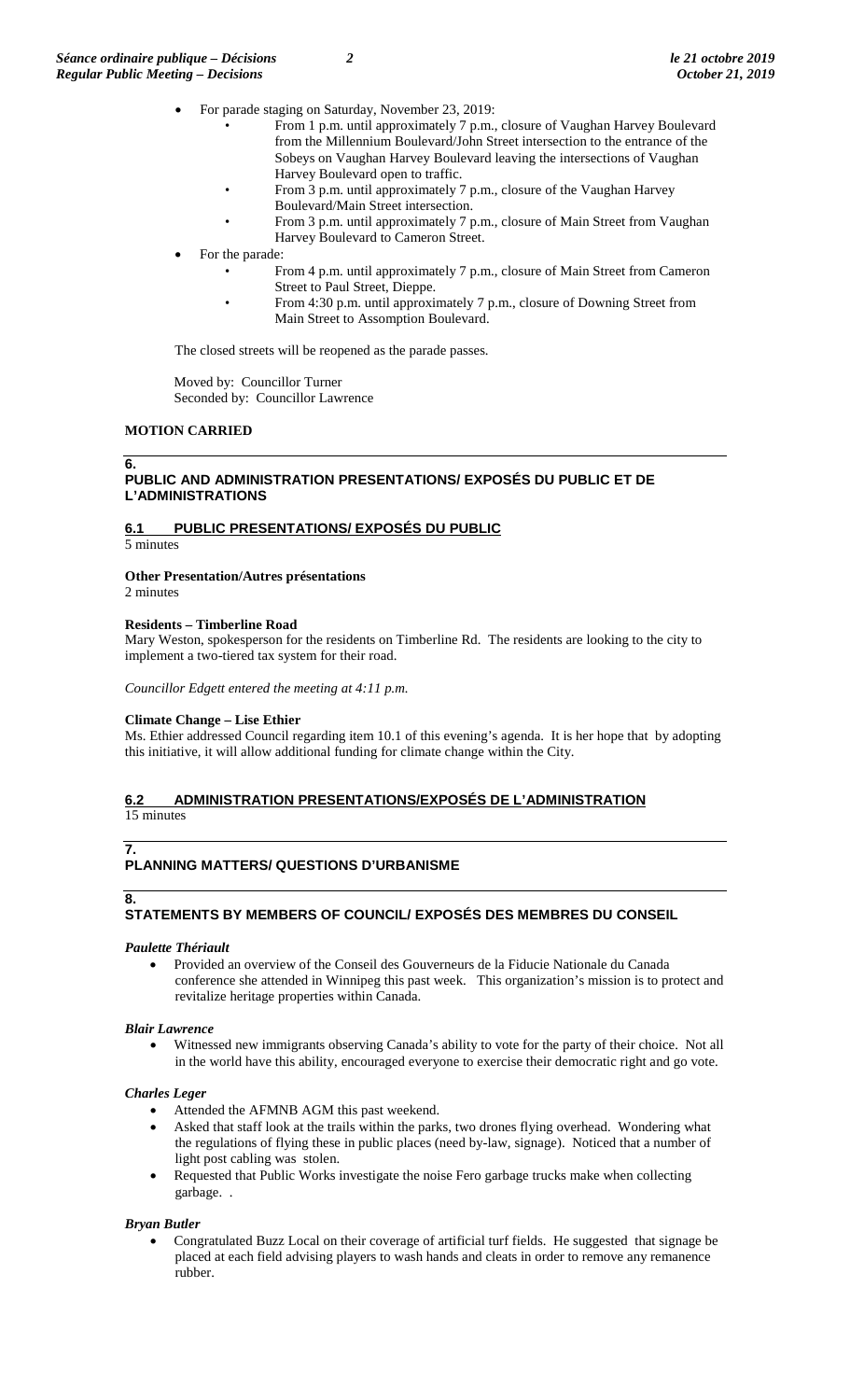• Requested that administration apprise the RCMP of complaints that are being received regarding the sex workers along John Street.

### *Pierre Boudreau*

• Congratulated the planning staff on the successful AFMNB conference in Bouctouche.

### *Greg Turner*

- Sent condolences to the family of the late Charles Gillespie.
- Encouraged all to get out and vote.

#### *Dawn Arnold*

- Congratulated Cricket Moncton who will be representing the City at the upcoming National competition.
- Spoke of the 100<sup>th</sup> Anniversary of Scouting in Moncton celebration at Saint George's Anglican Church.

#### **9.**

### **REPORTS AND RECOMMENDATIONS FROM COMMITTEES AND PRIVATE MEETINGS/ RAPPORTS ET RECOMMANDATIONS DES COMITÉS ET RÉUNIONS À HUIS CLOS**

9.1 **Recommendation(s)** – Private Session – April 23, 2019

A brief overview was provided by Mr. MacLellan and Mr. Houser on the ownership and financing of the new police building.

Ownership:

- o City of Moncton will own and manage the facility
- City of Moncton will manage and contract construction with regular updates to all parties
- o Current building (520 Main St.) residual belongs to Moncton

Disposition or Early Termination

- o Penalty for early termination payout to end of term  $\circ$  Notice period for Moncton
- Notice period for Moncton
- o If sold at end, share residual with the other communities

### Sharing of Construction Costs

- o Costs cannot be capitalized (e.g. property taxes during construction) will be shared annually
- 
- o Capitalized construction costs to be borrowed and shared through rent Imputed interest at prime to be paid by parties on costs paid by Moncton until substantial completion
- o Minimal effect on Moncton debt ratio

## Rent Inclusions

- o Full borrowing costs (principal and interest) of construction costs until paid off
- All facility operating costs
- o Life Cycle reserve
- o Building Assessments on regular basis<br>
o Any future capital requirements recov
- Any future capital requirements recovered during term

**Motion: That** Moncton City Council approve the Cost Sharing Agreement, for the new Police building, between Moncton, Dieppe and Riverview and, direct Administration to request the Administrations of Dieppe and Riverview to bring the Agreement to their respective Councils for approval.

Moved by: Councillor Léger Seconded by: Deputy Mayor Boudreau

Administration fielded and answered questions from Council. It was noted by administration that another presentation will be made to Council in November 2019.

#### **MOTION CARRIED**

*Nay: Councillor Hicks Councillor Butler*

#### 9.2 **Recommendation(s)** – Private Session – October 15, 2019

**Motion: That** City Council authorize City of Moncton Administration to enter into an Agreement of Purchase and Sale with the Estate of Pauline Geneva Arsenault to purchase the PID# 05027743 located within the Turtle Creek watershed area, and that the Mayor and City Clerk be authorized to sign and affix the corporate seal of the City of Moncton to any documentation necessary to complete the transaction.

Moved by: Councillor Turner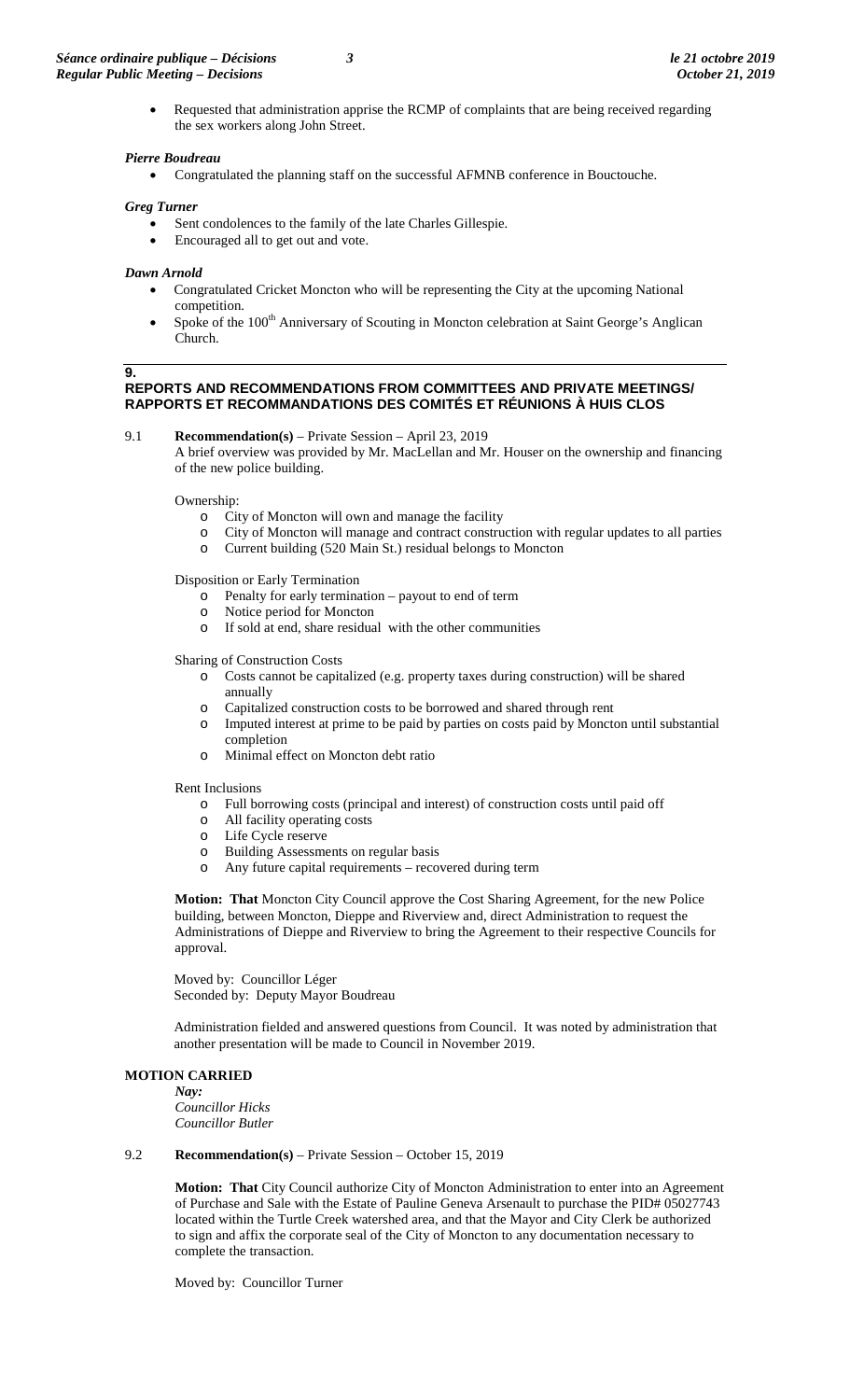Second by: Councillor Thériault

### **MOTION CARRIED**

**10.**

#### **REPORTS FROM ADMINISTRATION/ RAPPORTS DE L'ADMINISTRATION**

#### 10.1 **Presentation** – Two Tier Tax Structure - Timberline Residents

The Chief Financial Officer for the City of Moncton, Jacques Doucet, provided Council a detailed PowerPoint presentation which addressed the concerns of the residents of Timberline Rd. This presentation also took into account other two tired systems within the Province. It was noted that other municipalities find it difficult to administer a two tiered tax system. Timberline Road residents are requesting a two-tier property tax rate for unserviced areas be 75% of service areas tax rate. Average property assessment with residence stands \$532,504 and property assessment vacant lot \$124,171. Total Assessment is \$14,181,800 and the annual city taxes collect are approximately \$250,000.

This report is for City Council's information. Administration is not recommending changes to the current tax rate structure in Moncton.

Councillor Hicks was of the view that the residents should have access to all services, and that the residents of Timberline Rd. be offered the two-tiered system.

Administration advised, in response to a question from Councillor Butler, that several other areas within the City have requested to be considered for the two-tier system. By allowing one area to be considered, it could open the door for many others to follow suit and this could be detrimental to the City.

It was noted by Councillor Léger that a total estimate on cost of services should be provided to Council.

**Motion: That** Moncton City Council direct Administration to return to a future Regular Public Council meeting with a proposal for a two-tier tax rate system for the Timberline Road area and include other possible areas that this might impact.

Moved by: Councillor Hicks Seconded by: Councillor Butler

Mr. Doucet advised Council that the above would take approximately 6 months to a year process, and would be significant work on the part of administration.

#### **MOTION DEFEATED**

#### *Nay:*

*Mayor Arnold Councillor Edgett Deputy Mayor Boudreau Councillor Léger Councillor Lawrence Councillor Thériault*

10.2 **Global Covenant of Mayors Canada** Cities Pilot Project – FCM & ICLEI Canada – Elaine Aucoin, Director, Environmental Planning & Management

Ms. Aucoin provided an overview of the project and the benefits to the City.

The project is the largest global alliance of cities for climate leadershipconsisting of more than 9,200 municipalities. The goal is to mobilize and support ambitious, measurable, climate and energy actions. The program will deliver city-level data, on local climate actions, publicly available on one consistent online platform.

What is the Showcase Cities Pilot Project?

- o Technical support on GHG inventories, risk and vulnerability assessments and climate mitigation and adaptation planning
- o Travel funds to support participation in workshops
- o Facilitated networking with peers
- o Opportunity to share experience and lessons learned
- o International visibility and recognition of efforts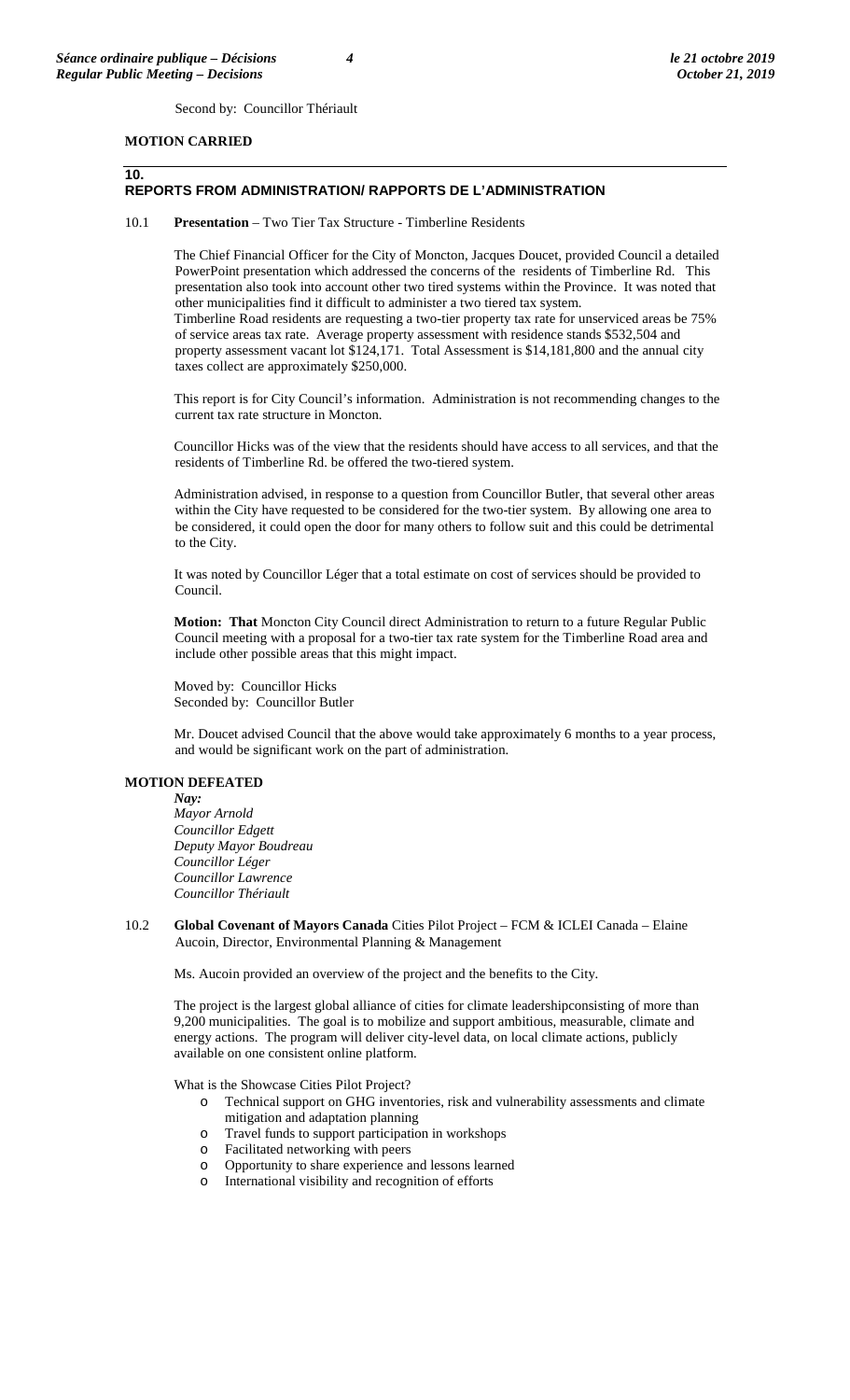#### **Motion:**

Whereas the Showcase Cities Pilot Project is a collaborative knowledge sharing and training opportunity on climate change mitigation and adaptation strategies;

Therefore be it resolved that the Mayor be authorized to, on behalf of the City of Moncton, sign the letter of commitment to the Global Covenant of Mayors for Climate & Energy.

Moved by:Deputy Mayor Boudreau Seconded by: Councillor Thériault

Council requested that administration provide the list of the Canadian Cities that are taking advantage of this endeavour once all Councils have approved the program.

*Councillor Butler left the meeting*

#### **MOTION CARRIED**

10.3 **Request for Proposal RFP19-090** – Professional Marketing and Communication Services – Economic Development and Immigration

**Motion: That** Request for Proposal #RFP19-090 – Professional Marketing and Communication Services - Economic Development and Immigration be awarded to the highest-scoring Proponent, being National Public Relations, for a thirty-six (36) month period at the hourly / daily rates specified in the Proponent's cost proposal, with the option to extend the contract for up to two (2) additional twelve (12) month periods, if it is in the City's best interest to do so.

Moved by: Councillor Lawrence Seconded by:Councillor Léger

*Councillor Butler returned the meeting*

#### **MOTION CARRIED**

10.4 **Quotation QP19-117** – Sewer Video Inspection and Related Services

**Motion: That** Quotation #QP19-117 – Sewer Video Inspection and Related Services be awarded to the low bidder meeting the Terms, Conditions, and Specifications, being Industrial Hydrovac N.B. Ltd. for a one (1) year period, for the Total Quoted Price of \$334,259.00, including H.S.T. @ 15%, with the option to extend the contract for up to three (3) additional twelve (12) month periods, if it is in the City's best interest to do so.

Moved by: Councillor Butler Seconded by:Councillor Léger

#### **MOTION CARRIED**

#### **11.**

# **READING OF BY-LAWS/ LECTURE D'ARRÊTÉS MUNICIPAUX**

#### **12.**

# **NOTICES MOTIONS AND RESOLUTIONS/ AVIS DE MOTIONS ET RÉSOLUTIONS**

# **13.**

# **APPOINTMENTS TO COMMITTEES/ NOMINATIONS À DES COMITÉS**

**Motion : That** the following appointments **be approved** :

- Shane Porter Croix Bleue Medavie Stadium Management Committee
	- Lillian Surette Mayor's Seniors Advisory Committee

Moved by Councillor Boudreau Seconded by Councillor Léger

# **MOTION CARRIED**